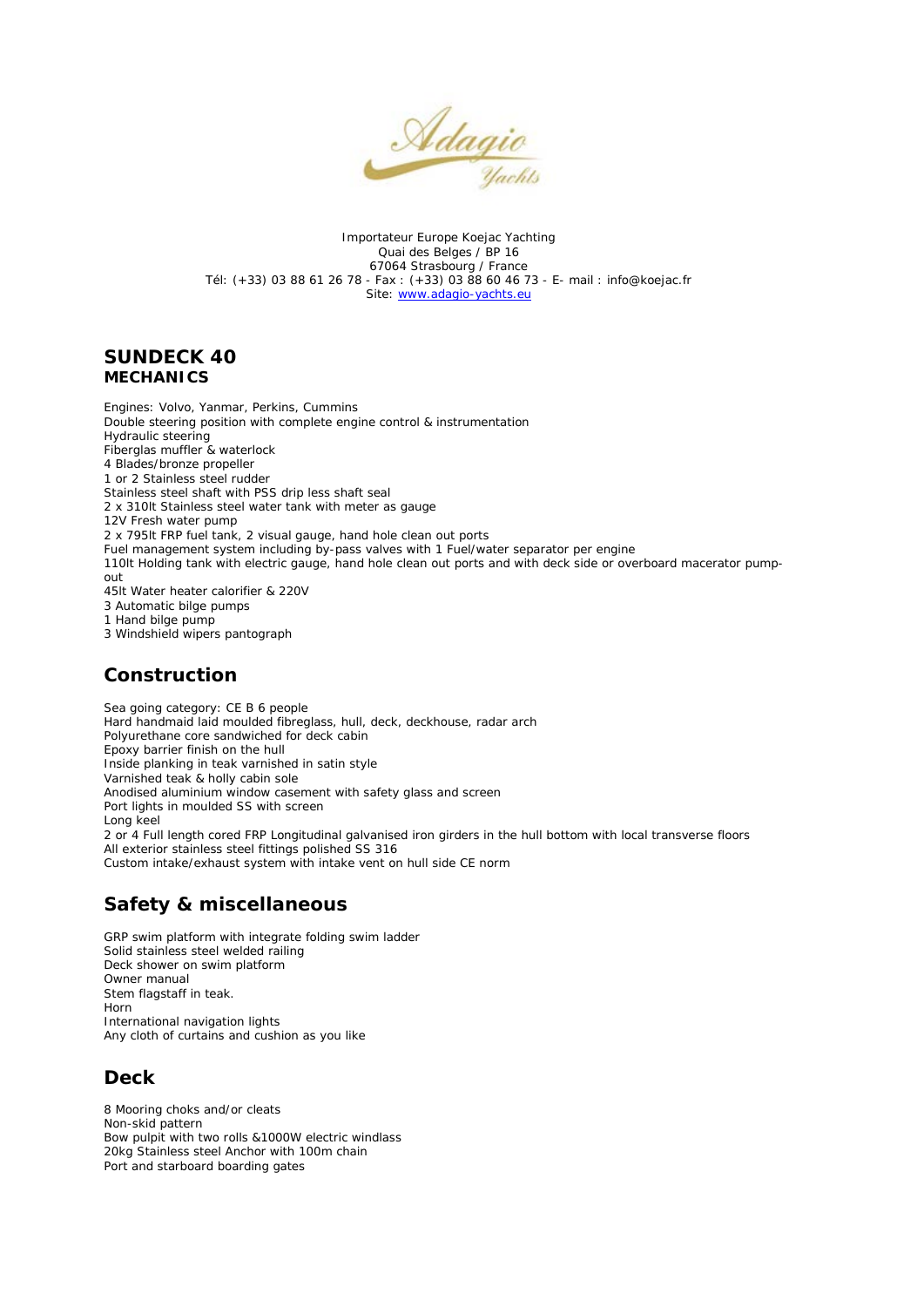# **Fly bridge**

Cushioned fly bridge lounge settee with storage Steering position with control panel with canvas Stainless steel destroyer wheel Locker for gas bottle Adjustable Grand comfort helm seat with canvas Plexiglas windscreen with stainless steel grab rail. Hatch on hard-top

### **Aft deck**

Fiberglas hard-top with spots lights Moulded stair for access to swim platform Wet bar with sink & hot & cold running water 1 220V outlet

#### **Guest stateroom**

Side bed 2.00m x 1.40m in Galley Down & Island bed 2.00 x 1.40m in Galley Up Hatch & 2 Opening ports Wardrobe locker in cedar wood with lighting Many lockers & Shelf storage Lights & 2 Reading lamps 1 220V outlet

#### **Guest head**

Moulded one piece fibreglass construction Shower Electrical toilet Teak grate Shower automatic sullage pump Lighting & 1 220V outlet Toilet accessories Vented teak door Mirror & Opening port

# **Galley Up & Down**

Fridge 220V 240lt in down version & 110lt in up version Seaward 3-burner range with oven Double sinks with cover Corian galley countertop Drawer and storage locker Lighting & 1 220 v outlet

### **Saloon**

Lounge settee with locker Stb sliding door with stair and locker for walk around Engine room access hatches with gas cylinder Lighting & 1 220 v outlet 3 opening windows Aft deck access teak stair 3 Windshield wipers Teak table convertible in two places bed

# **Interior steering**

Teak steering wheel Single remote control & engine control panel Console for electronic equipment Electrical panel & batteries switches

### **Master stateroom**

Island bed 2.00 x 1.50m Wardrobe locker in cedar wood with lighting Teak bedside vanity with drawer Additional drawer & locker 2 Mirrored wall surface Port & Stb